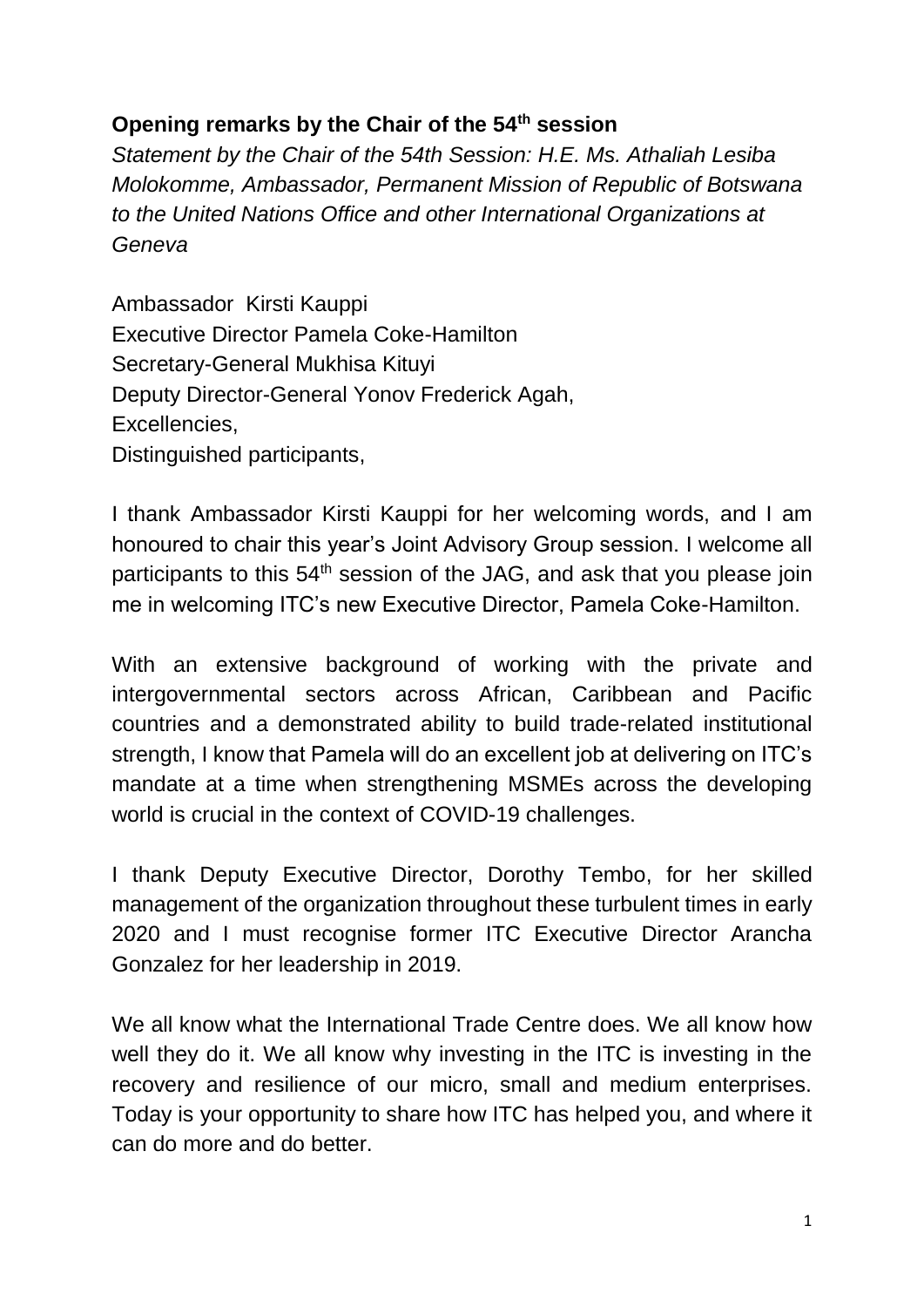In that regard, I hope you would allow me to briefly draw on the excellent work ITC has done - and continues to do - in my home country Botswana. At the policy level, ITC has been giving support to mainstreaming trade into national development planning. ITC has supported the development of our national export strategy, which helped Botswana diversify her export-base and set our country on a path towards achieving middleincome status.

Since then, ITC has played an essential role in strengthening the Botswana Investment and Trade Centre with capacity building and providing market analysis tools for researching export markets. We are also collaborating on SheTrades and on building the ability of Botswana MSMEs to fully contribute to and benefit from the AfCFTA.

We look forward to working more with the ITC as we continue to implement our response to and recovery from COVID-19 in a comprehensive manner that would enable us to address our structural vulnerabilities and ensure resilience in dealing with crises in future.

Through the Trade Impact Group, co-chaired by ITC, Botswana and Iceland, we have also jointly raised the visibility of trade and gender, facilitated sharing of good practices and identified where and how gender barriers can best be addressed. This culminated in the launch of the Buenos Aires Declaration on Trade and Women's Economic Empowerment at the 11th WTO Ministerial Conference, and we continue to drive its implementation.

On a global scale, in 2019, ITC has delivered interventions in over 100 countries, of which 89% were priority countries, including Least Developed Countries, Landlocked Developing Countries and Small Island Development States. This shows ITC's outstanding commitment to 'good trade' in the most vulnerable communities and to promote fair, inclusive and sustainable international trade and economic growth.

ITC has also continued to build on long-standing partnerships and develop new avenues of collaboration.